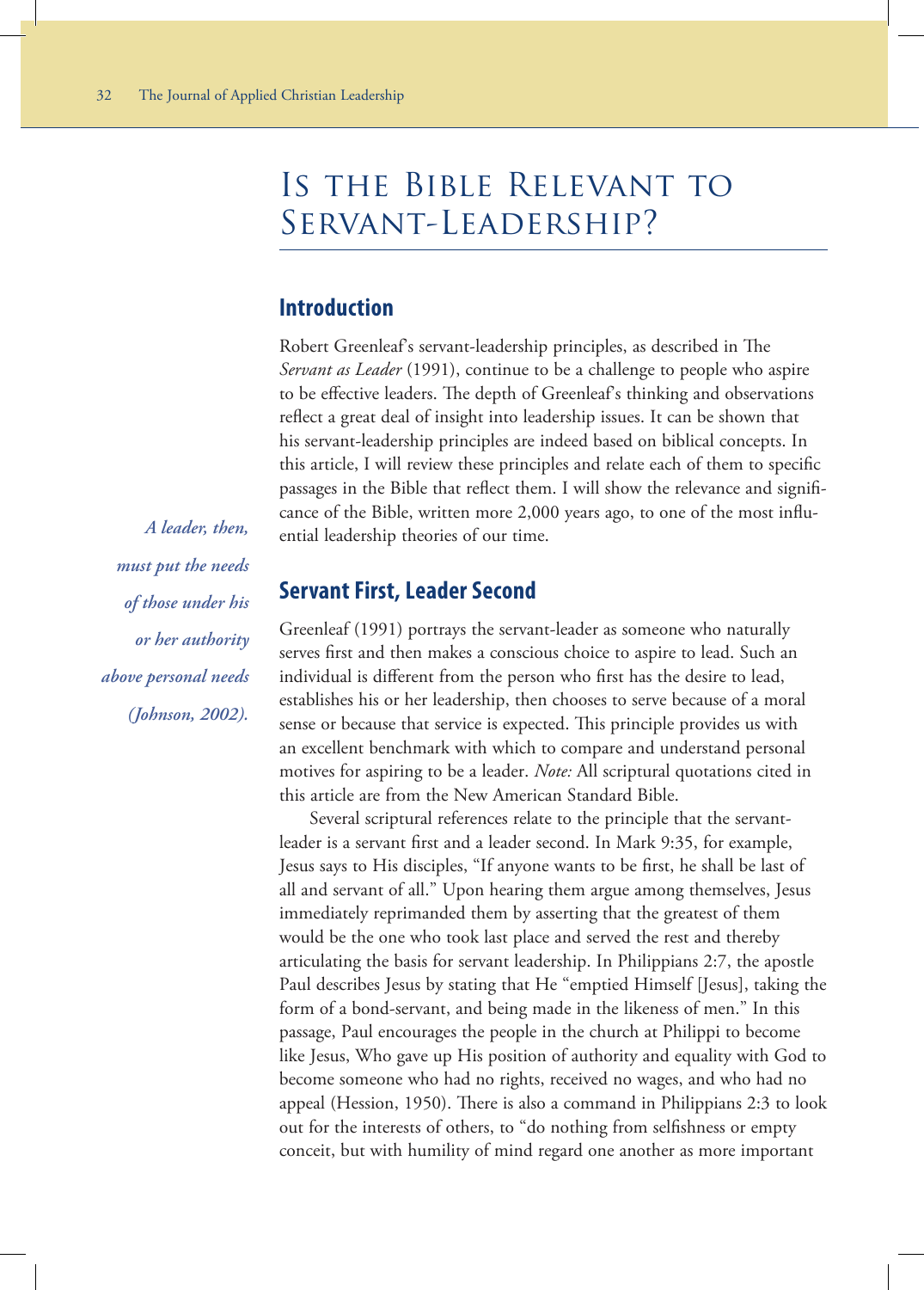than yourselves." A leader, then, must put the needs of those under his or her authority above personal needs (Johnson, 2002). Jesus modeled this behavior, then challenged His followers to do the same.

Another passage that calls for serving other people is found in Galatians 5:13: "For you were called to freedom, brethren; only do not turn your freedom into an opportunity for the flesh, but through love serve one another." The leader is called upon to serve others rather than to do whatever he wants to do (Darby, n.d.). In order for today's leaders to serve their followers, they must spend time with their followers, understand their needs and abilities, ask their opinions, and seek their input. They must provide the resources their followers need to be successful in their roles.

The true test of the servant-leader is that people associated with the servant-leader become "healthier, wiser, freer, more autonomous, and more likely themselves to become servants" (p. xx). In addition, the least privileged members of society are helped or at least not further deprived (Greenleaf, 1991). The Bible has many references to this type of activity, in which the interests of other people are deemed to be important, in which to do good to all people is critical, and in which each person is considered to be important and valuable. Philippians 2:4 says, "Do not merely look out for your own personal interests, but also for the interests of others." Galatians 6:10 says, "So then, while we have opportunity, let us do good to all people. . . ." Galatians 6:2 talks about bearing one another's burdens. And Leviticus 19:18 encourages loving your neighbor as yourself. Barclay (1975b) notes how important it is, based on Matthew 19:16–22, to reproduce God's attitude of love by caring for our fellow human beings.

Greenleaf also emphasizes that the least privileged in society will not be harmed while under the authority of the servant-leader. This principle is found in II Corinthians 8:9: "For you know the grace of our Lord Jesus Christ, that though He was rich, yet for your sake He became poor, so that you through His poverty might become rich." The writers of the Bible admonish that we do more than not make sure that the least privileged members of society not be additionally deprived. But they go much further by saying that we should fraternize with these individuals, not ostracize them. To do so requires personal involvement. Romans 12:16 says, "Be of the same mind toward one another; do not be haughty in mind, but associate with the lowly." This passage advises to treat all other people fairly, especially those who are poor, ignorant, or illiterate (Gill, n.d.). Finally, the Bible clearly states that each person is valuable, that no one is of lesser value than is someone else.

What do you think? If any man has a hundred sheep, and one of them has gone astray, does he not leave the ninety-nine on the mountains and go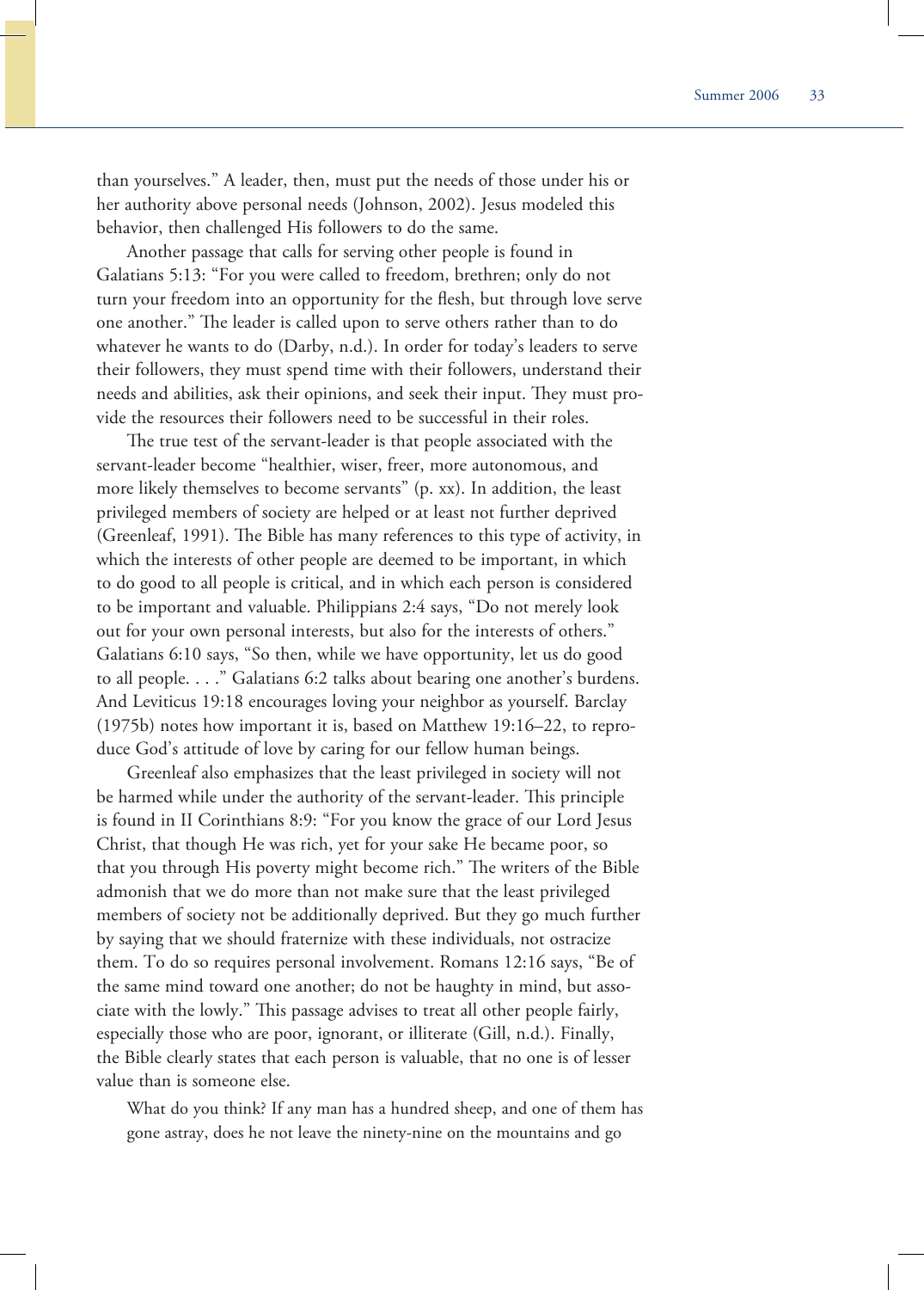and search for the one that is straying? If it turns out that he finds it, truly I say to you, he rejoices over it more than over the ninety-nine which have not gone astray. (Matthew 18:12-13)

Henry (n.d.) notes that even though only one sheep was lost out of 100 sheep, the one lost sheep was of no less value to the shepherd. Likewise, the servant-leader values each follower, including the least privileged or lowly. Today's leaders must be careful to value each person under their authority fairly, equitably, and without the influence of such factors as ethnicity, education or social class.

# Additional Characteristics of the Servant-Leader

After defining the nature of the servant-leader, Greenleaf describes other characteristics of the servant-leader. They are:

- The Leader Guides.
- The Leader is Goal-Oriented and Qualified.
- The Leader Listens and Reflects.
- The Leader is Fair and Flexible.
- The Leader is Intuitive and Aware.
- The Leader Uses Persuasion.
- The Leader Takes One Step at a Time.

# **The Leader Guides**

The essence of leadership involves guidance. The leader initiates, provides the ideas and the structure, and then bears the burden of risk as well as the chance of success. The leader asks people to follow even though the path is uncertain and possibly dangerous. Jesus did exactly this, as the following examples attest: (1) He called Peter and Andrew, His disciples, to be fishers of men (Matthew 4:19), (2) He told Matthew, the tax-collector, to follow Him (Matthew 9:9), and (3) He told the rich young ruler to sell all his possessions and follow Him (Matthew 19:21). In the case of the Matthew 4:19 reference, it is likely that Peter and Andrew already had talked with Jesus and had listened to Him, but there came a moment when Jesus, as the Leader, challenged them to make the commitment to join Him (Barclay, 1975a). Today's leaders must be bold, confident, willing to take risks, and to share success with their followers while taking personal responsibility for any failures.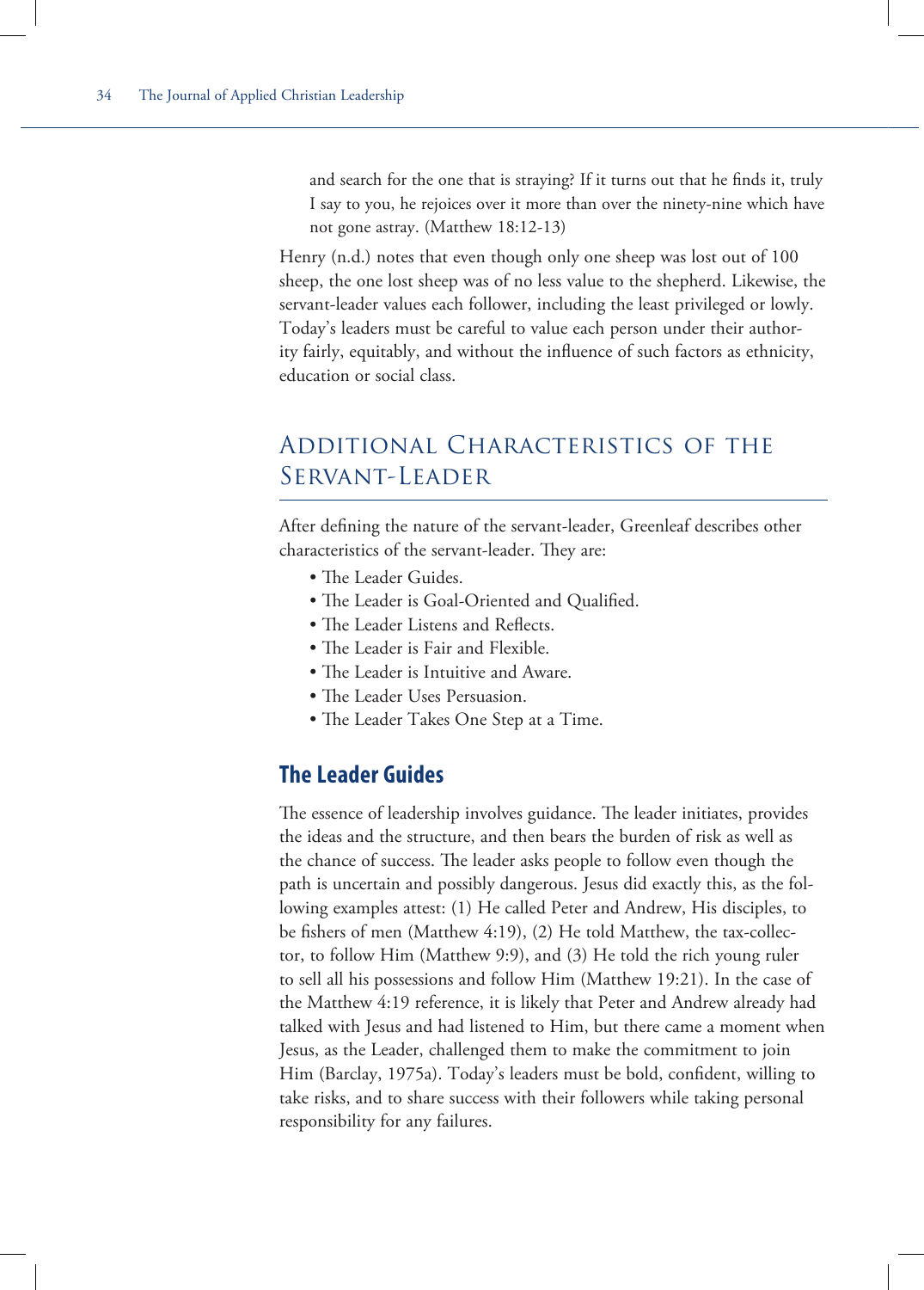# **The Leader Is Goal-oriented and Qualified**

Another mark of a leader is that he has a goal and is qualified to reach that goal. He knows the goal and he can articulate it clearly for anyone who is unsure. Maxwell (1998) avers that almost anyone can steer the ship, but it takes a leader to chart the course. This gives certainty and purpose to others who may have difficulty in achieving the goal themselves. One biblical example of this principle is when God guided Joshua in how to conquer Jericho. First, God told Joshua, march the Israelite army around the walled city once a day for seven days. Then, He directed, on the seventh day, blow your trumpets and shout. The walls of Jericho will fall down. And they did.

Needless to say, this exercise must have seemed futile to the people of Jericho, as well as to the Israelites (Mears, 1983). Joshua was surely ridiculed by some of his people for this unlikely plan; yet he clearly knew his goal and was able to convince his people to follow him to implement the plan. Greenleaf (1991) says that "the one who states the goal must elicit trust, especially if it is a high risk or visionary goal" (p. 9). Joshua's plan for destroying the heavily fortified walls of Jericho without using force was certainly a high-risk goal that required trust on the part of his people to follow him in this plan. He earned the trust of his people and was successful in completing the goal.

Moses was another leader, who, as did Joshua, took a dangerous chance—in this case to lead the Israelites out of their 430 years of bondage in Egypt. The Israelites knew that they would risk their lives if they tried to escape. Moses obeyed God, took initiative, and at the appropriate time convinced the Israelites to flee Egypt. They were not sure where they would go, but they were willing to follow Moses out of Egypt because they had confidence and trust in him and because they understood the goal. Today's leaders must articulate a vision of where they are going in order to encourage and challenge the followers to come along, even if the path is uncertain. Followers do not follow if they do not trust their leader or if they do not understand the goal.

# **The Leader Listens and Reflects**

A leader will automatically respond to any problem by listening first. A good leader needs to communicate well, and Greenleaf suggests that the best test of whether the leader is communicating is to ensure that he or she is listening. Several references in the book of Proverbs pertain to this principle. Proverbs 18:13, for example, advises that "he who gives an answer before he hears, it is folly and shame to him." Proverbs 12:15 cautions that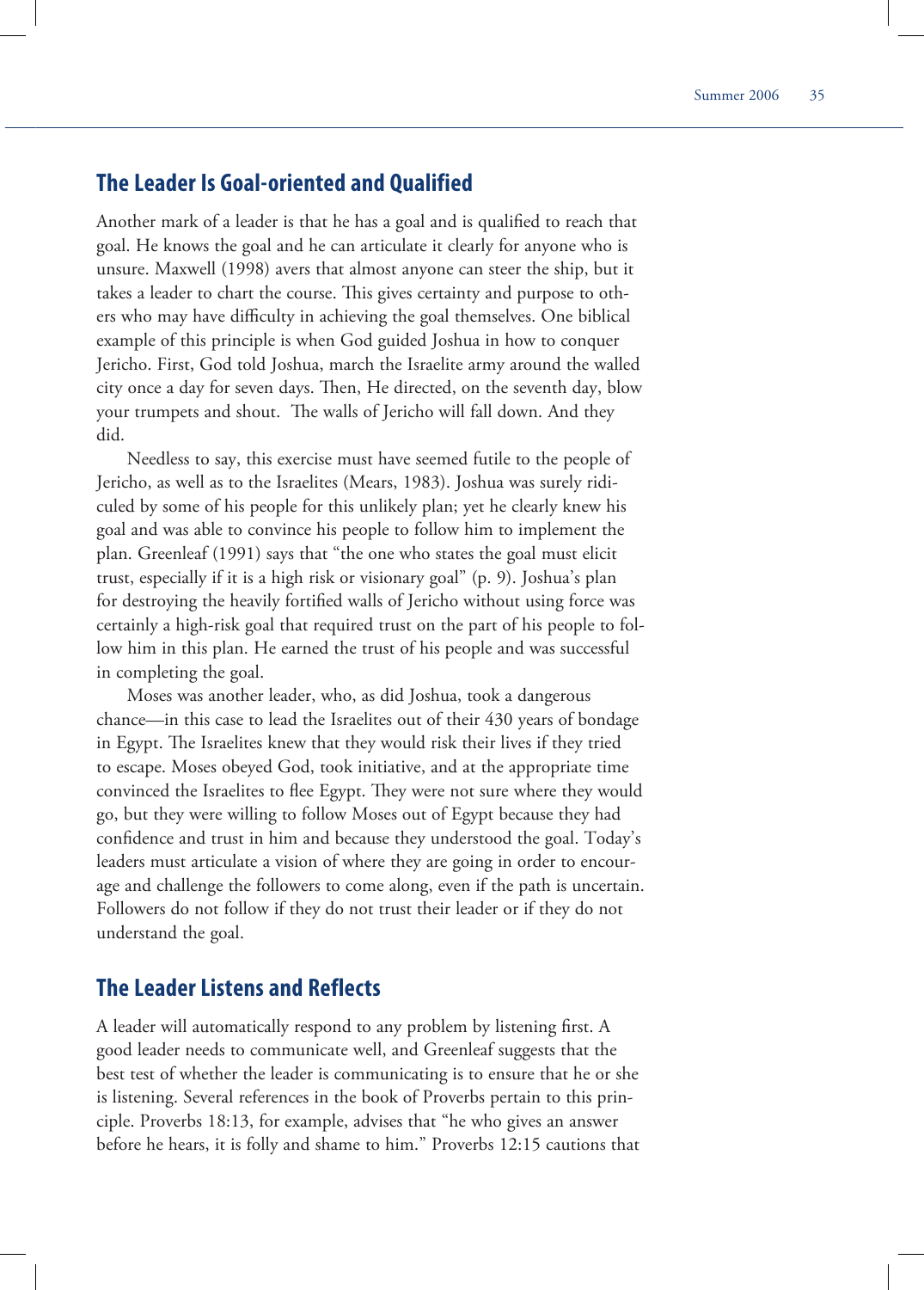"the way of a fool is right in his own eyes, but a wise man is he who listens to counsel." And Proverbs 15:32 warns that "he who neglects discipline despises himself, but he who listens to reproof acquires understanding." Listening first, then, is a critical principle of servant-leadership. If today's leaders do not actively listen, they will be perceived as not valuing the feedback and ideas of their followers, which in turn may de-motivate and cause poor morale among their followers.

According to Greenleaf (1991), the ability to withdraw and reorient oneself is a useful art for anyone person in leadership. It is either a change of pace for leaders who perform best when they are totally immersed, or it is a defense for leaders who avoid pressure by withdrawing from potentially unpleasant circumstances. Withdrawal allows a leader to apply the art of systematic neglect to distinguish more-important matters from lessimportant ones and to distinguish important matters from urgent ones. It is interesting to note that Jesus practiced such withdrawal at certain times of His life. For example, when Jesus was with His disciples shortly before His betrayal and arrest, He " said to them, '...remain here and keep watch.' And He went a little beyond them, and fell to the ground and began to pray. . . . Again He went away and prayed. . ." (Mark 14:34-39). And when Jesus heard the news that John the Baptist had been beheaded, "He withdrew from there in a boat to a secluded place by Himself" (Matthew 14:13). He left the excited crowd and He evaded the efforts of the people who wanted Him to lead a revolt (McGarvey & Pendleton, 1914). Today's leaders need time alone to reflect about the path ahead. They need to use discipline to remove themselves from the pressing events of the day in order to maintain a healthy relationship with God and a clear vision for the future.

# **The Leader Is Fair and Flexible**

The servant-leader accepts and empathizes with another person but sometimes refuses to accept that person's effort or performance as satisfactory. Greenleaf compares this situation to a family relationship, in which, for the family to be a family, no one can be rejected. The leader has a sincere interest in and affection for his or her followers, affection that the followers do not always deserve. Because there are no perfect people, accepting others requires a certain amount of tolerance. The apostle Peter serves as a notable biblical example of this. Peter was imperfect. As such he denied even knowing Jesus—and he did so three times. Yet Jesus chose to appear to Peter after the Resurrection in order to challenge him to tend His sheep (John 21:17). Despite Peter's shortcomings and failings, Jesus loved him and gave him significant responsibility (Boice, 1979).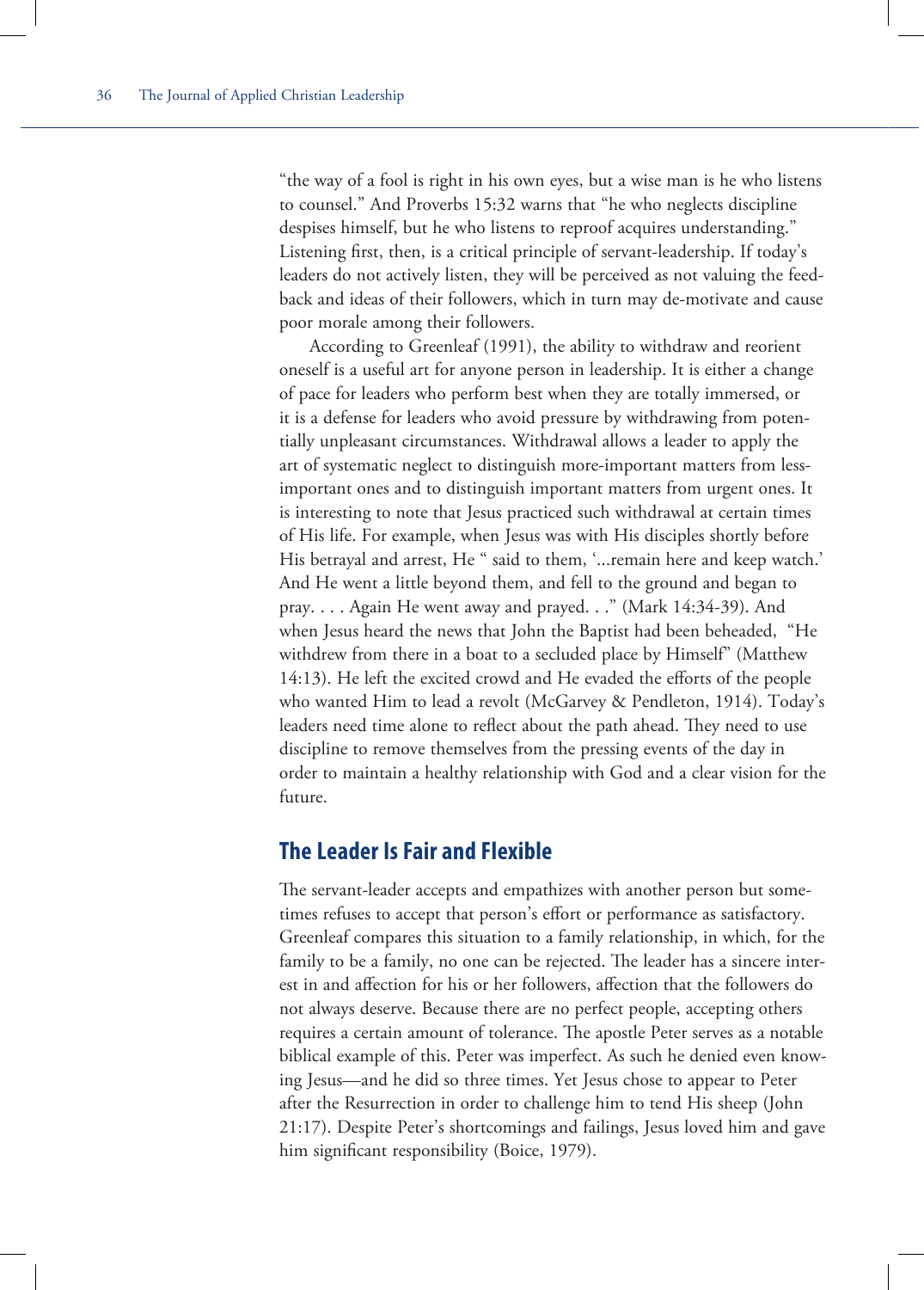The story of the Prodigal Son also shows clearly how a family member was not rejected, despite his negative actions. After squandering his inheritance, a son returned home and asked his father for forgiveness. His father not only immediately forgave him, he also hosted a welcome-home celebration. The father truly acted as a servant-leader (Luke 15:11-32).

People grow taller when a leader empathizes and accepts them for what they are, even though their performance may be judged critically in terms of what they are capable of doing (Greenleaf, 1991). Today's leaders must not only have a sincere interest in their followers. They also need to be able to distinguish between skills and knowledge that can be taught and the talent that cannot be taught. They are capable of determining whether or not the follower has sufficient potential to succeed in assigned responsibilities.

#### **The Leader Is Intuitive and Aware**

Leaders are often faced with the need to make important decisions without full information. He or she must bridge this information gap by having a sense for anticipating the unforeseeable. This is intuition, a sense for perceiving patterns, and the ability to use prior experience to make generalizations (Greenleaf, 1991). Intuition depends on more than facts; Maxwell (1998) calls this ability "informed intuition," and describes it as a combination of natural ability and learned skills. In the Bible, when Saul and his army were pursuing David and his band of 600 men, David made countless decisions based on partial information. David was fleeing for his life as well as the lives of his men, and making poor decisions would have been fatal. His men trusted him with these critical decisions, and David eventually led them to safety (I Samuel). Today's leader must be confident about making decisions based on partial information. It is a requirement of the job. An unwillingness to do so causes the leader to appear indecisive, erodes the trust of his or her followers, and ultimately diminishes his or her effectiveness

Greenleaf discusses the importance of a leader having an awareness of his or her environment. Cultivation of awareness allows a person to be detached and to stand aside and see oneself in the context of one's own experience. This helps the leader to sort out the urgent from the important. It enables the leader, in the midst of stress of real life situations, to compose himself in a way that permits the creative process to operate. He uses as an example the story of an angry mob of people confronting Jesus with an adulterous woman (John 8). The mob challenges Jesus' leadership by saying that the law demands that she be stoned. He is asked for an answer. Greenleaf suggests that Jesus withdraws from the mob for a moment by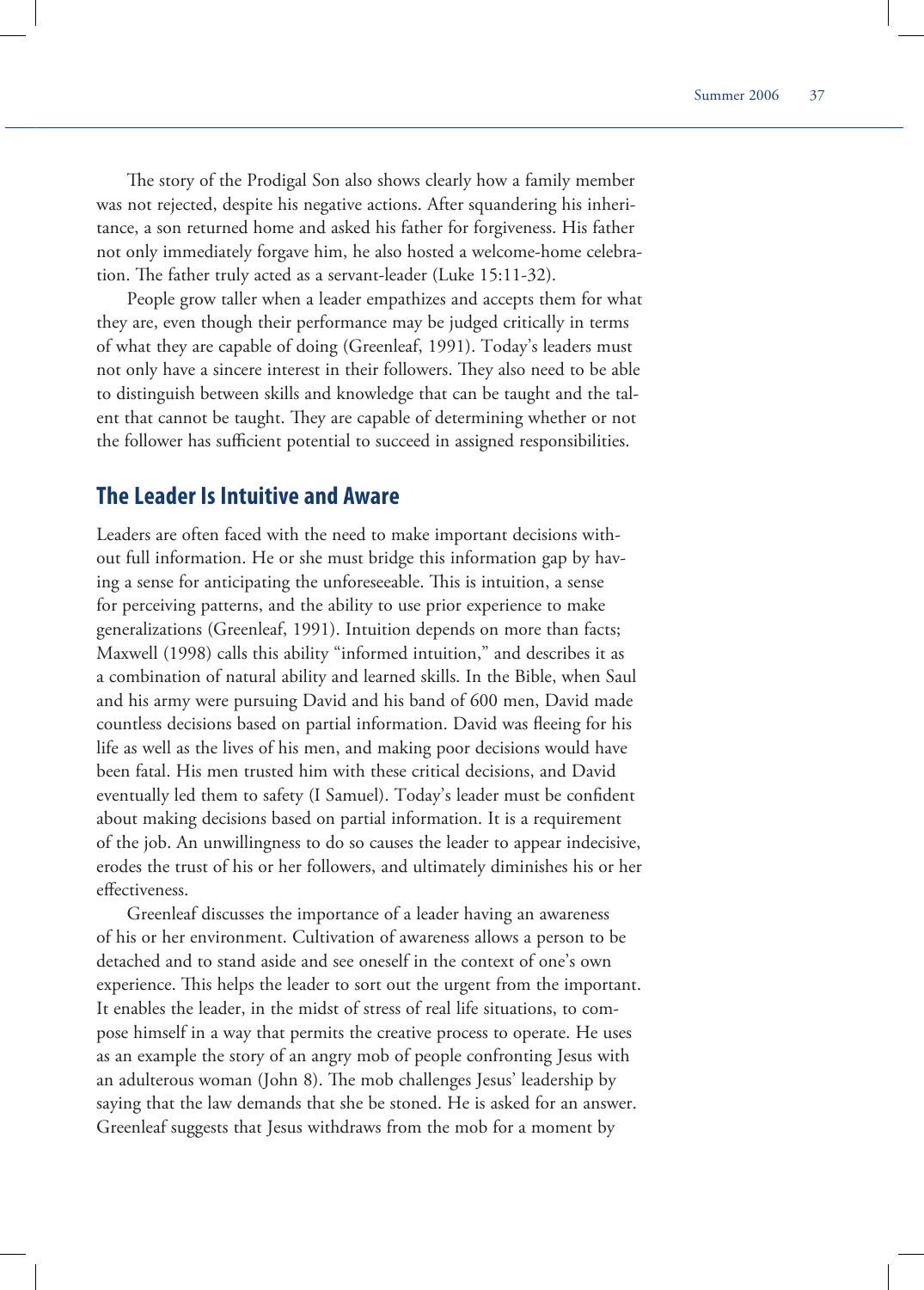writing in the sand to increase his awareness of the situation before he gives His response to the question.

## **The Leader Uses Persuasion**

Another servant leadership principle identified by Greenleaf is that a leader must lead by persuasion rather than coercion. Greenleaf uses John Woolman, an American Quaker, as an example of this principle. Woolman almost single-handedly abolished the practice of slavery among the Society of Friends. Rather than censure the slaveholders in a way that triggered their animosity, he persistently visited them and raised questions that eventually convinced them to change the practice voluntarily. Woolman used persistence and persuasion, rather than coercion and oppression, to accomplish his goal. Proverbs 28:16 says, "A leader who is a great oppressor lacks understanding." The general method of Jesus's teaching was to use reasoning and persuasion rather than force and coercion. He used various parables to teach and persuade people. He did not encourage the use of power and force to bring about change. In most situations, followers do not respond well to leaders who issue commands without soliciting the input and advice of their followers. This form of leadership is demeaning to followers and causes them to feel unvalued by their leader.

## **The Leader Takes One Step at a Time**

A final leadership principle that Greenleaf (1991) describes is how leaders advance to their goal, one action at a time and often with great frustration along the way. Leaders know who they are and are determined to be their own persons as they proceed toward their goal. Noah exemplifies this principle. Noah's goal was to build an ark in anticipation of the flood that would cover Earth. His friends and neighbors mocked him. With no rain in sight, he built a huge ship on dry land and then filled it with all sorts of living things. Noah knew his goal and knew how to achieve it. He took one action at a time until the ark was completed, and he reached his goal. Perseverance is a critical character quality of today's leaders. They must be steadfast in the pursuit of their goals. There invariably are people who question the leaders' motives, goals, or methods, but leaders must be willing to withstand the doubts and questions until they reach their goals.

In summary, there is much support and evidence for the premise that Greenleaf's servant-leadership principles are closely associated with and derived from biblical concepts. There are biblical teachings, instructions, commands, and examples to support each of the servant leadership princi